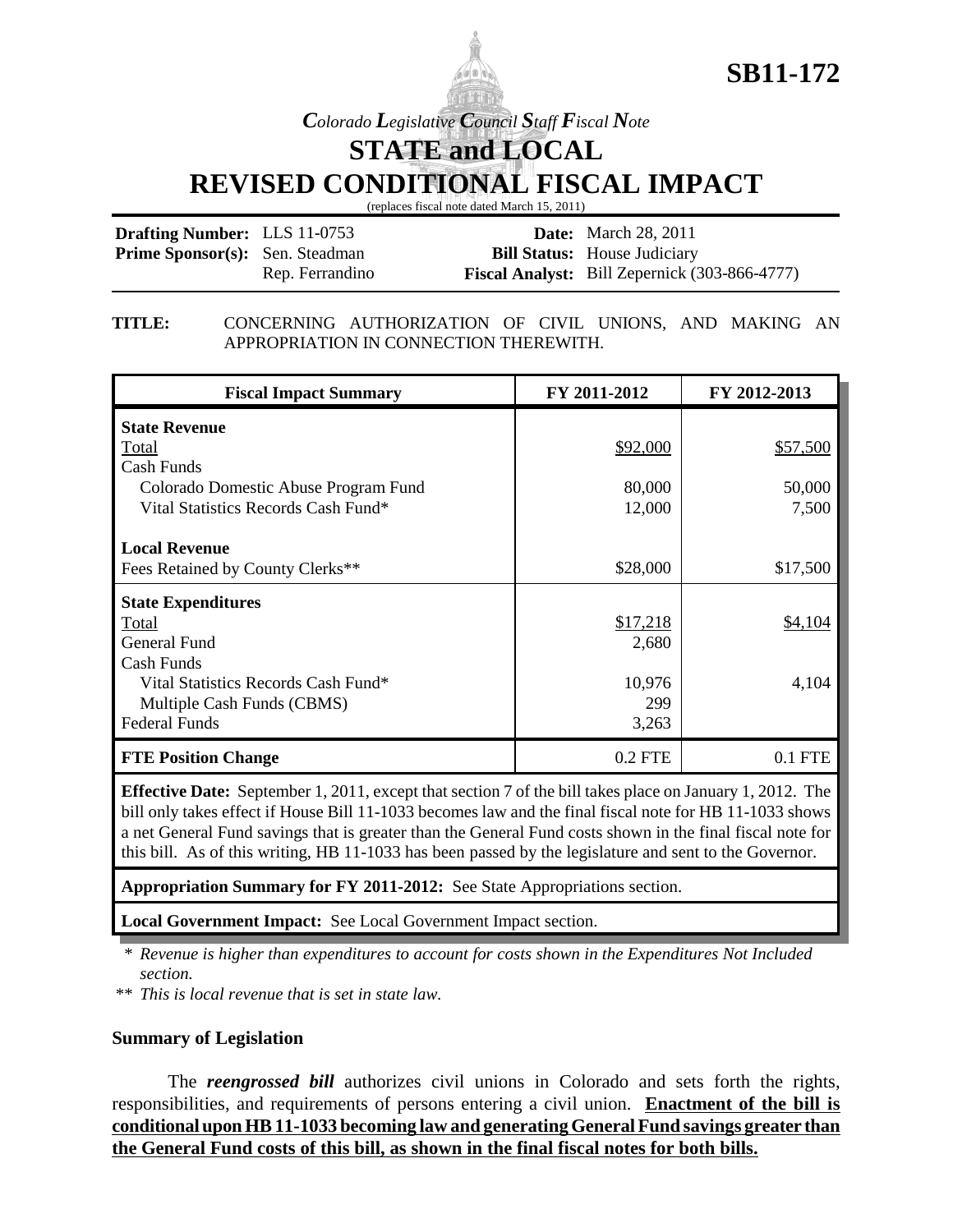Two persons, regardless of gender, who are not related by blood, are not married to or in a civil union with another person, and are over the age of 18 may enter into a civil union. The bill sets the fees and procedures to obtain a civil union license from a county clerk and to petition the court for the dissolution, invalidation, and legal separation of a civil union. The Department of Public Health and Environment (DPHE) is required to create all necessary forms for civil union licenses and certificates.

The bill grants persons in civil unions the same benefits, protections, and responsibilities under law as granted to spouses and specifies that persons in a civil union are covered under the statutory definitions of dependent, spouse, next of kin, family, immediate family, and other terms in law indicating a familial or spousal relationship. The bill applies the laws of domestic relations (i.e., divorce, child custody, property division, child support, etc.) to persons in civil unions.

The bill applies the benefits, protections, and responsibilities of spouses to parties to civil unions in several areas, including, among other things, estate law; workers' compensation benefits; torts and causes of action based on spousal status; probate law; adoption law; group benefit plans for state employees; Public Employees' Retirement Association (PERA) benefits; access to domestic abuse programs and protections; victim compensation; emergency medical care and visitation; visitation in correctional and other types of facilities; end-of-life care and other issues relating to medical care; access to life and health insurance policies as a dependent by a party to a civil union; and others. The bill also outlines the privileged relationship between persons in a civil union and rules for testimony and examination of persons in a civil union against the other person.

The bill specifies judicial jurisdiction over civil union cases and recognizes same-sex unions from other states as civil unions in Colorado, regardless of the name used for the relationship in the other state (marriage, domestic partnership, etc.). The Department of Revenue is required to convene a committee to examine issues related to the tax treatment of persons in civil unions and to make recommendations. Under the bill, persons in a civil union cannot file a joint state income tax return.

### **State Revenue**

**The bill is expected to increase state cash fund revenue by \$92,000 in FY 2011-12 and by \$57,500 in FY 2012-13.** This revenue is from fees paid by persons obtaining civil union licenses and is distributed to several funds and agencies. The fee for a civil union license is estimated to be \$30. Of this amount, \$27 is set in the bill and \$3 is assumed based on fees collected by DPHE for marriage licenses and allowed under the bill to support vital records operations at the state level. Based on this fee, it is assumed that \$7 will be retained by counties, \$3 will go to the Vital Statistics Records Cash Fund in the DPHE, and \$20 will go to the Colorado Domestic Abuse Program Fund in the Department of Human Services (DHS). Table 1 provides a breakdown of this revenue by fund and agency, and the section below discusses the fee impact and estimated number of civil unions.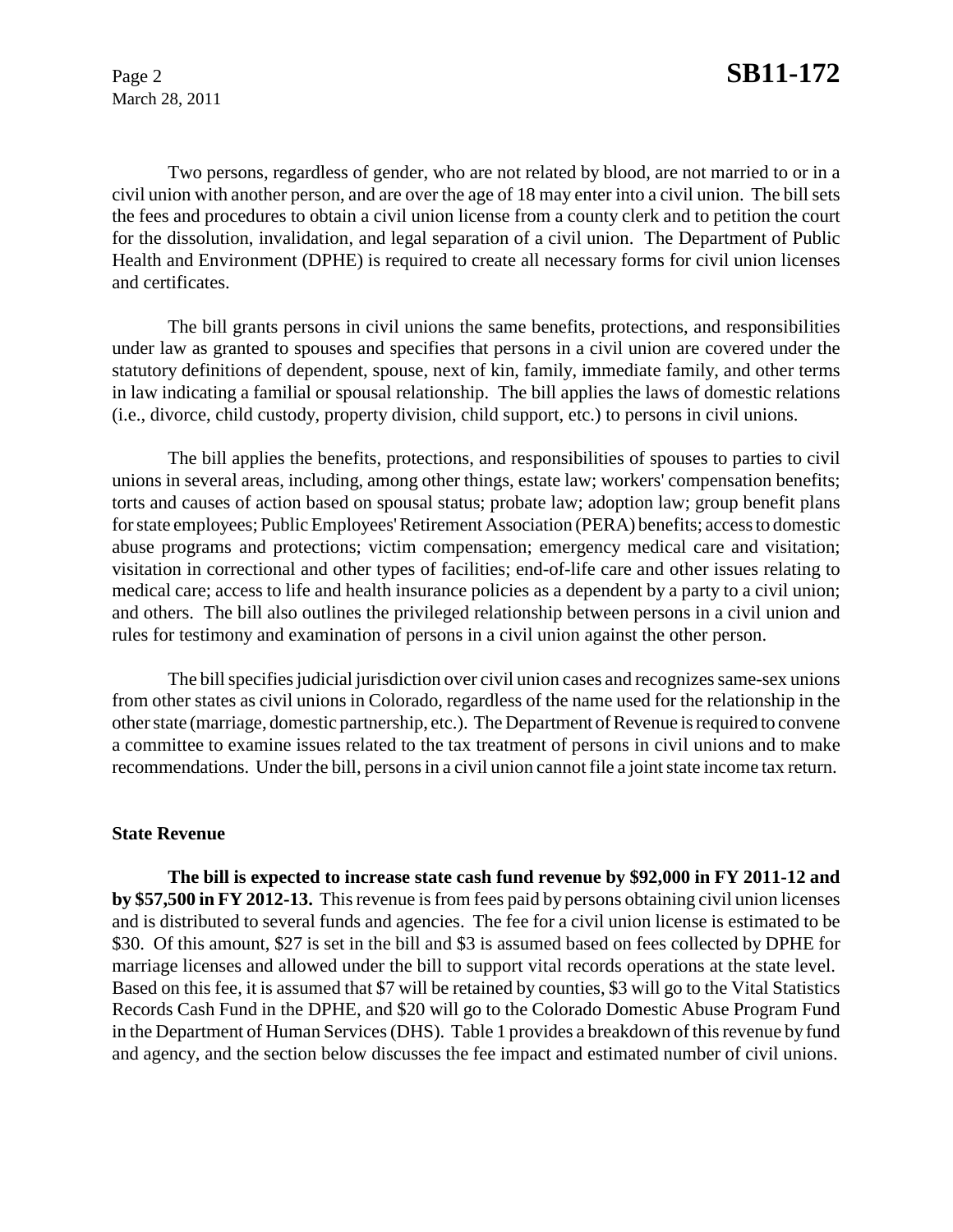*Fee impact on individuals and families.* Section 2-2-322, C.R.S., requires legislative service agency review of measures which create or increase any fee collected by a state agency. The fees created by this bill are discussed below.

*Civil union license fees.* As mentioned above, the total fee for a civil union license is expected to be \$30*.* The fiscal note assumes that **4,000 couples will enter a civil union in FY 2011-12 and 2,500 will enter a civil union in FY 2012-13**. The first-year total includes 3,000 same-sex couples and 1,000 opposite-sex couples, and the second-year amount includes 1,500 same-sex couples and 1,000 opposite-sex couples. The number of same-sex civil unions is based on the number of civil unions that have occurred in other states, adjusted by population. The number of opposite-sex civil unions represents people who would not have married otherwise. Based on the fee and population assumptions, Table 1 provided an overview of the fee impact from civil union licenses.

| Table 1. Fee Revenue under SB11-172        |                                  |                               |                      |  |
|--------------------------------------------|----------------------------------|-------------------------------|----------------------|--|
| <b>Fund / Agency</b>                       | <b>Number</b><br><b>Affected</b> | <b>Portion of</b><br>\$30 Fee | <b>Revenue</b>       |  |
| FY 2011-12                                 |                                  |                               |                      |  |
| Colorado Domestic Abuse Program Fund (DHS) |                                  | \$20                          | \$80,000             |  |
| Vital Statistics Records Cash Fund (DPHE)  | 4,000                            | 3                             | 12,000               |  |
| Fees Retained by County Clerks             |                                  | 7                             | 28,000               |  |
| <b>STATE TOTAL</b><br><b>LOCAL TOTAL</b>   | 4,000                            | \$23<br>\$7                   | \$92,000<br>\$28,000 |  |
| FY 2012-13                                 |                                  |                               |                      |  |
| Colorado Domestic Abuse Program Fund (DHS) |                                  | \$20                          | \$50,000             |  |
| Vital Statistics Records Cash Fund (DPHE)  | 2,500                            | 3                             | 7,500                |  |
| Fees Retained by County Clerks             |                                  | 7                             | 17,500               |  |
| <b>STATE TOTAL</b><br><b>LOCAL TOTAL</b>   | 2,500                            | \$23<br>\$7                   | \$57,500<br>\$17,500 |  |

*Court fees.* The bill also sets docket fees for filing petitions for dissolution of a civil union, declaration of invalidity of a civil union, legal separation, or declaratory judgement concerning the status of a civil union. In these types of cases, the petitioner is charged \$230 and the respondent is charged \$116. Revenue from these fees are distributed to various funds according to current law, including the Performance-based Collaborative Management Incentive Cash Fund, the Colorado Children's Trust Fund, the Judicial Stabilization Fund, the General Fund, and several others. Fee revenue for dissolution of civil unions and similar cases is not expected to be significant in the first several years after the bill is implemented. Also, it is unknown how many cases will result. Therefore, the exact amount of revenue and its distribution cannot be estimated.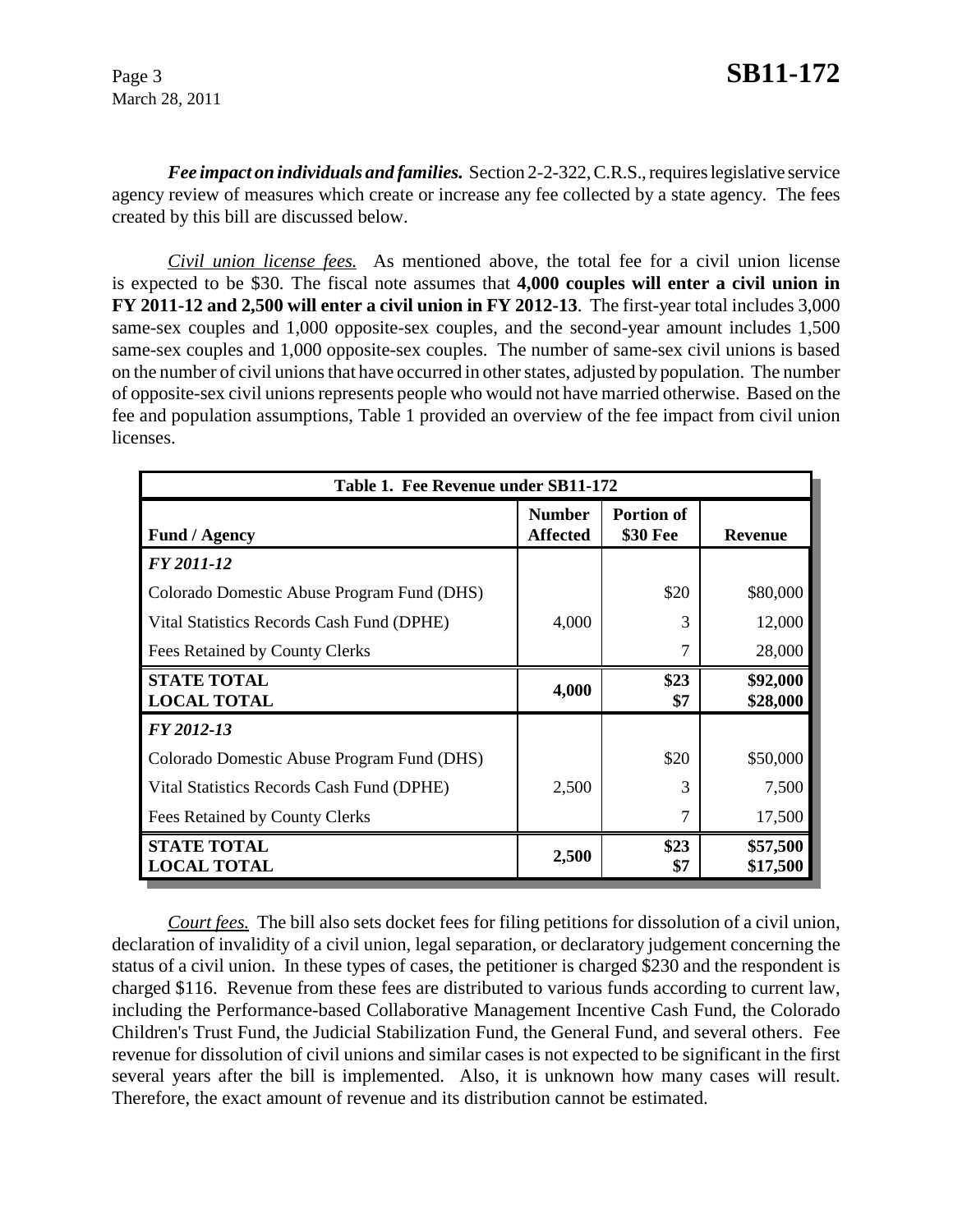## **State Expenditures**

The bill increase costs by a total of **\$17,218 and 0.2 FTE in FY 2011-12**, mostly from cash fund sources, but also includes a one-time cost of \$2,680 from the General Fund. Cash fund expenditures and subsequent years are increased by **\$4,104 and 0.1 FTE in FY 2012-13**. The bill could result in other costs and savings, as discussed below, but these have not been estimated. Table 2 and the discussion below provide an overview of costs included in the fiscal note.

| Table 2. Expenditures and Funding Sources Under SB11-172                                                                                                                                            |                                 |            |  |  |  |
|-----------------------------------------------------------------------------------------------------------------------------------------------------------------------------------------------------|---------------------------------|------------|--|--|--|
| <b>Cost Components</b>                                                                                                                                                                              | FY 2011-12                      | FY 2012-13 |  |  |  |
| Personal Services (DPHE)                                                                                                                                                                            | \$7,760                         | \$3,879    |  |  |  |
| FTE (DPHE)                                                                                                                                                                                          | 0.2                             | 0.1        |  |  |  |
| <b>Operating Expenses (DPHE)</b>                                                                                                                                                                    | 3,216                           | 225        |  |  |  |
| CBMS Modifications (DHCPF / DHS)                                                                                                                                                                    | 6,242                           |            |  |  |  |
| <b>TOTAL</b>                                                                                                                                                                                        | \$17,218                        | \$4,104    |  |  |  |
| <b>Funding Sources</b><br><b>General Fund</b><br><b>Vital Statistics Records Cash Fund</b><br><b>Old Age Pension Cash Fund</b><br><b>Children's Basic Health Plan Trust</b><br><b>Federal Funds</b> | 2,680<br>10,976<br>295<br>3,263 | 4,104      |  |  |  |

*Department of Public Health and Environment.* The bill increases costs in the DPHE by \$10,976 and 0.2 FTE in FY 2011-12,and by \$4,104 and 0.1 FTE in subsequent years. These costs are paid from the Vital Statistics Records Cash Fund and are for staff to review civil unions records submitted by county clerks, follow-up on any problematic records, and in the first year, develop forms and procedures. Operating costs include some minor computer system changes in the first year and printing costs for civil union certificates.

*Colorado Benefits Management System (CBMS) modifications.* The Department of Health Care Policy and Financing (DHCPF) and DHS will have one-time costs of \$6,242, including \$2,680 from the General Fund, to modify CBMS. These modifications are required so that workers in county departments of social services can account for the income and resources of all persons in civil unions when determining eligibility and calculating benefits for public assistance programs. Although CBMS currently has the capacity to track information on spouses, creation of a same-sex civil union category is required because the eligibility criteria of some federal programs do not recognize same-sex relationships.

*Judicial Branch.* The bill could increase workload in the courts from cases involving civil unions, primarily cases for the dissolution of a civil union. Caseload is not expected to increase until several years after civil unions are authorized. Because the number of cases to dissolve a civil union are anticipated to be a small percentage of all marriage and civil unions in the state, the increase in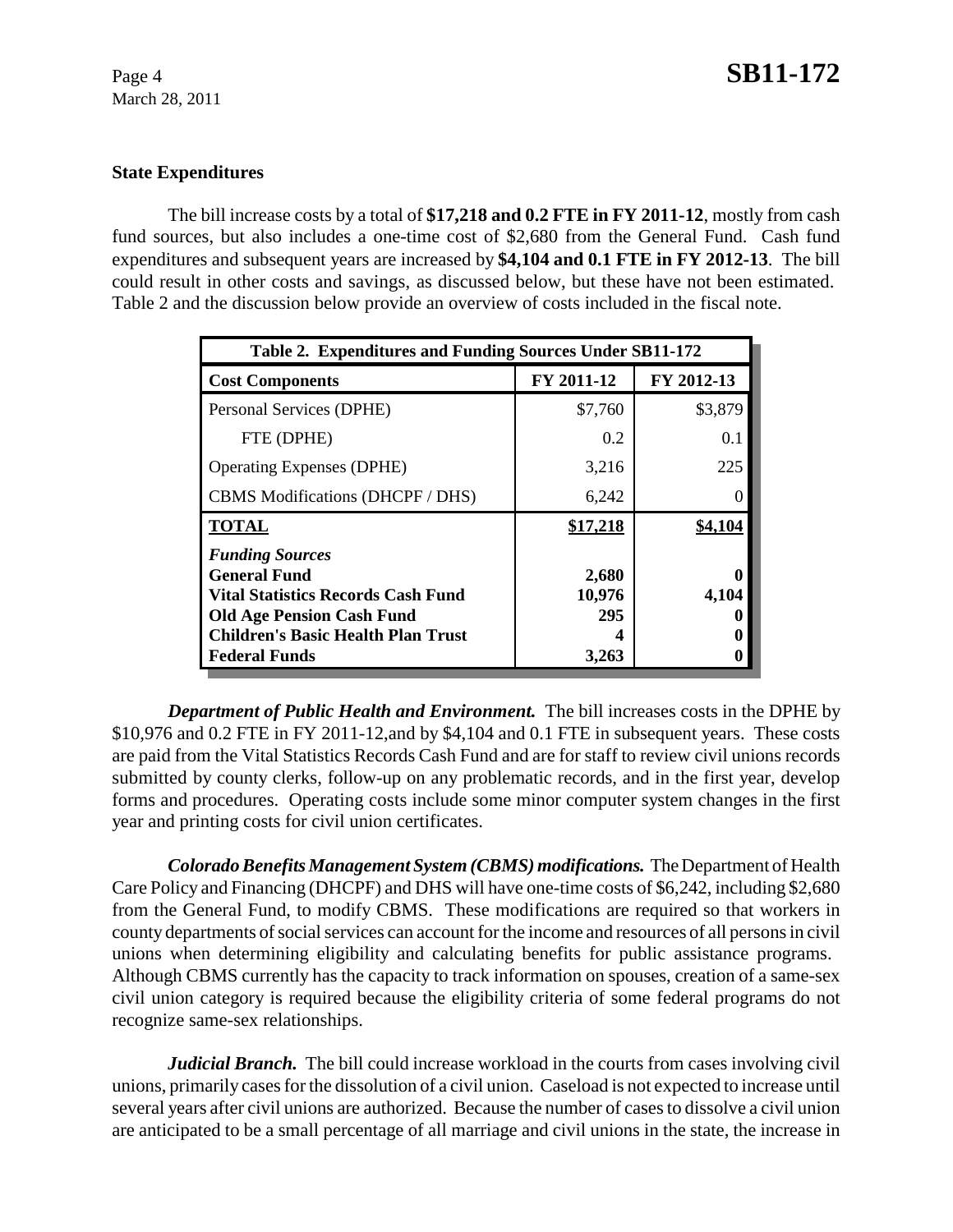workload to the courts from these cases is expected to be minimal. Any increase in staff required by the courts in out-years will be handled through the annual budget process and costs offset by docket fees.

*Department of Revenue.* The bill authorizes the Department of Revenue to convene a task force to examine the tax treatment of persons in civil unions. This task is expected to take less than 200 hours of staff time and can be absorbed within existing resources; no new appropriation is required.

*Other potential costs.* Allowing people to enter into civil unions could result in costs in several areas by extending certain benefits to a party in a civil that are not currently allowed under state law. Several examples of potential costs include:

- **Medicaid** Adding a family member through a civil union could result in additional persons becoming eligible for Medicaid. Any impact is assumed to be minimal and is not estimated.
- **Colorado Works** Depending on household status and the exact benefits offered by a county, a party to a civil union could receive some benefits under the Colorado Works program. However, any increase in costs is assumed to be minimal and would be absorbed in county block grants.
- **Senior Homestead Property Tax Exemption** The bill could have a small, long-term effect on state expenditures on the senior homestead property tax exemption. When people who are eligible for the senior homestead property tax exemption die, their surviving spouse may continue to claim the exemption, even if they do not meet the 10-year residency requirement. Civil unions will increase the number of surviving spouses that can continue claiming the homestead exemption who would not have been able to under current law. However, the number of persons 65 and older in civil unions that qualify for the exemption and then die leaving a surviving spouse cannot be predicted, and the number in the initial year will be very small. Also, the legislature is not currently funding the exemption, so any potential impact would not occur until FY 2012-13.
- **Workers' compensation** A party to a civil union may be entitled to surviving spouse benefits in the event of a workplace death. Any increase, which is assumed to be minimal, would be covered through rates charged to employers.
- **State group health and dental insurance** Civil unions involving state employees could result in more employees covering a spouse and other dependents through state group insurance. However, because state law already allows same-sex domestic partners to access health and dental insurance through a state employee, any increase is expected to be minimal.
- **PERA** A party to a civil union may be entitled to certain retirement and insurance benefits as a surviving spouse under PERA. However, any impact of such benefits will not have an actuarial impact on the PERA liability as persons can currently designate a same-sex beneficiary under current law.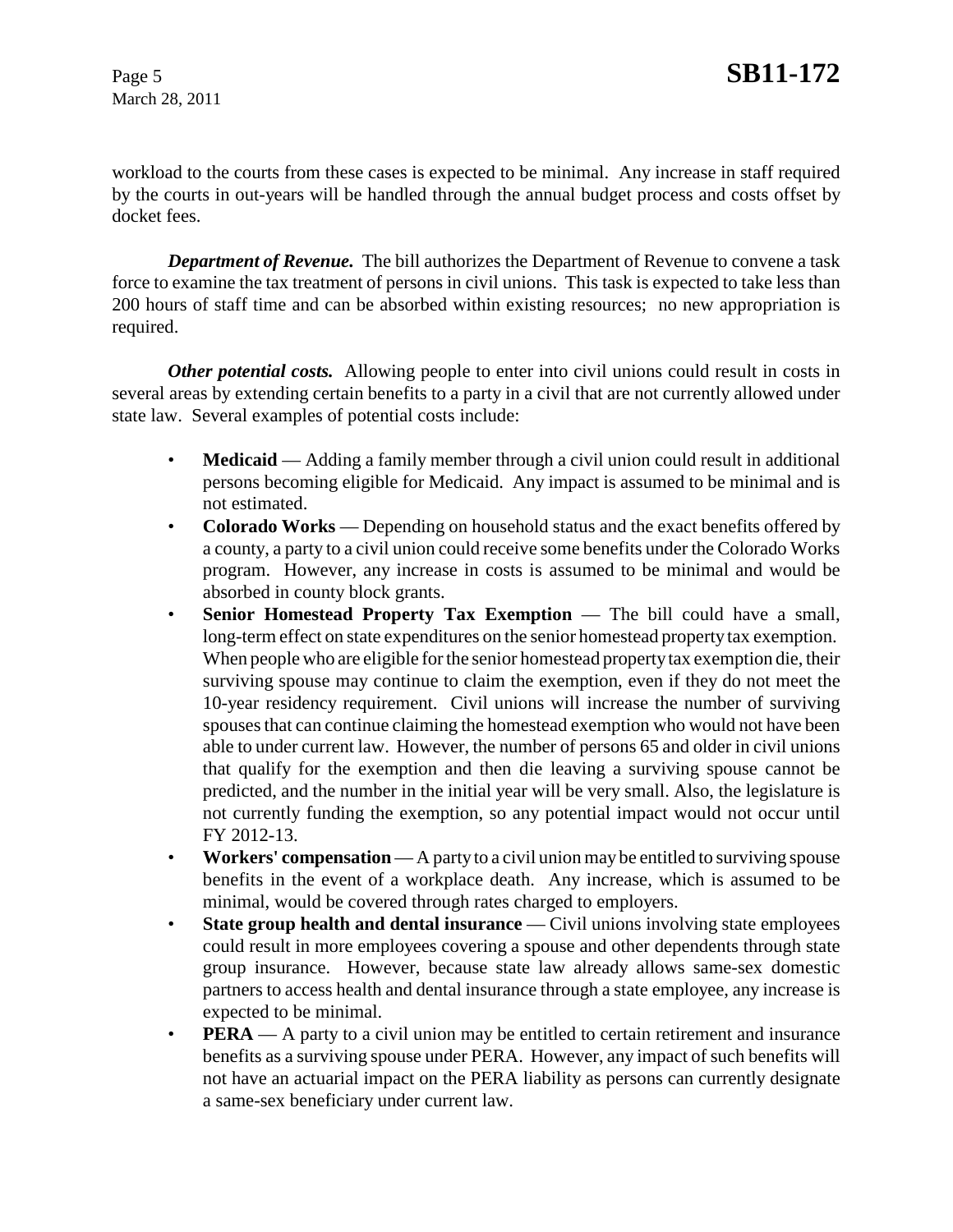*Potential savings.* The bill could result in savings to the state, primarily by making some persons ineligible for public assistance such as Medicaid by increasing household income beyond the eligibility threshold by adding a family member through a civil union. However, data is not available on the income and benefit status of persons likely to enter into a civil union and potential savings cannot be estimated. In addition, becoming ineligible for public assistance could be a disincentive for some people to enter into a civil union, which is another effect on potential savings that cannot currently be calculated. The fiscal note assumes that any savings to Medicaid and other public assistance programs, if realized, will be accounted for through the annual budget process.

## **Expenditures Not Included**

Pursuant to a Joint Budget Committee policy, certain costs associated with this bill are addressed through the annual budget process and centrally appropriated in the Long Bill or supplemental appropriations bills, rather than in this bill. The centrally appropriated costs subject to this policy are summarized in Table 3.

| Table 3. Expenditures Not Included Under SB11-172*                   |                   |            |  |  |
|----------------------------------------------------------------------|-------------------|------------|--|--|
| <b>Cost Components</b>                                               | <b>FY 2011-12</b> | FY 2012-13 |  |  |
| Employee Insurance (Health, Life, Dental, and Short-term Disability) | \$1,420           |            |  |  |
| Supplemental Employee Retirement Payments                            | 351               | 207        |  |  |
| <b>TOTAL</b>                                                         | \$1,771           |            |  |  |

 *\*More information is available at: http://colorado.gov/fiscalnotes*

### **Local Government Impact**

The bill increases costs and workload for county clerks to process license applications for civil unions, but also increases fee revenue to cover these costs. In the first year, county clerks will also have one-time costs for computer programming, form development, training, and other tasks to implement civil unions in Colorado. Workload for processing civil unions is expected to be highest in the first year, and then level off over time. Some county clerks may require temporary staff to handle the workload in the first year. It is estimated that counties will receive a total of \$28,000 in fee revenue in FY 2011-12 and \$17,500 in FY 2012-13. Exact costs and revenue to the counties depend on the number of civil unions formed.

### **State Appropriations**

The bill requires the following appropriations for FY 2011-12:

- \$10,976 and 0.2 FTE to the DPHE from the Vital Statistics Records Cash Fund;
- \$2,312 to the DHCPF (\$1,148 from the General Fund, \$4 from the Children's Basic Health Plan Trust, \$5 from the Old Age Pension Cash Fund, and \$1,155 from federal funds), of which the whole amount is reappropriated to the DHS; and